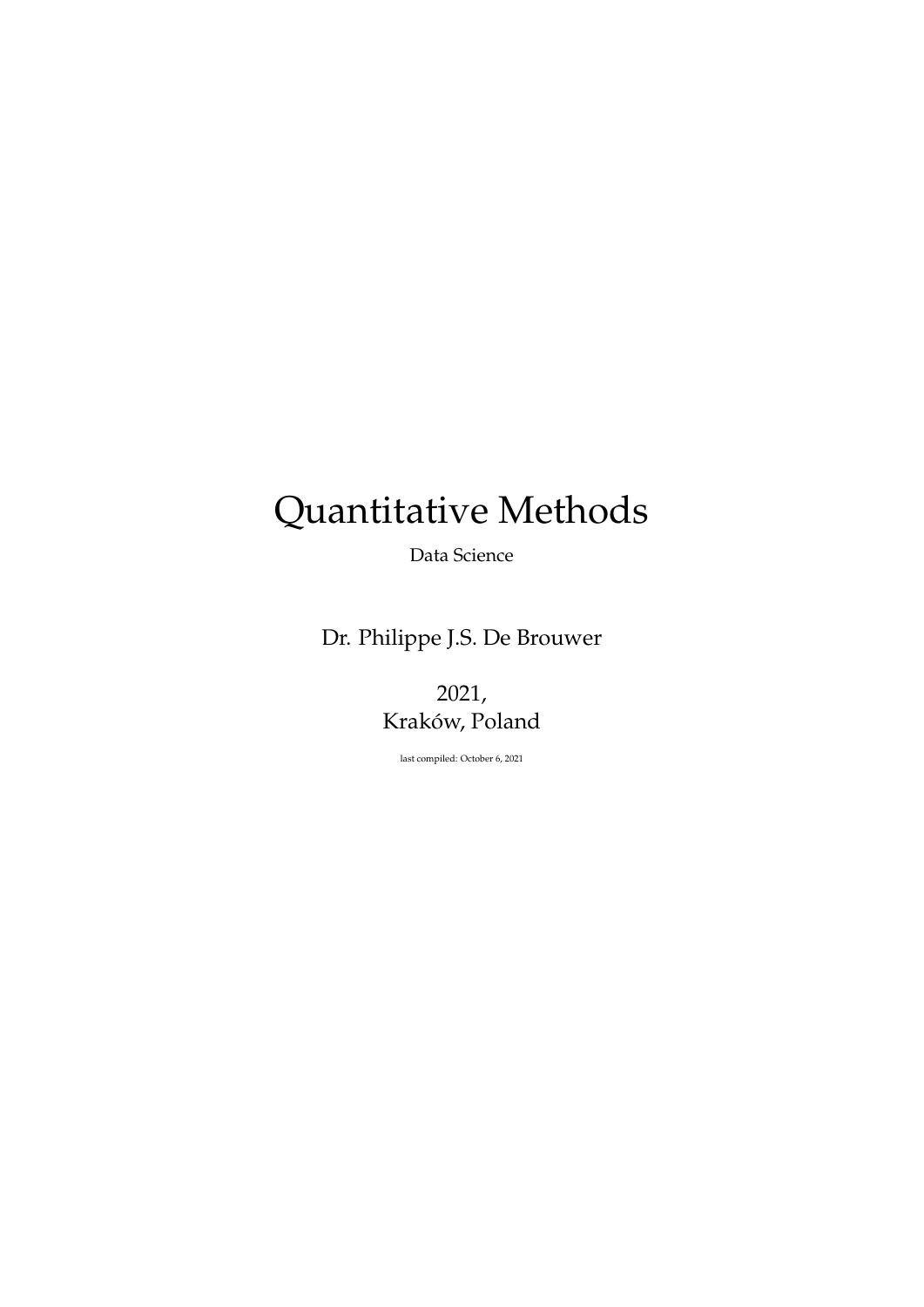**Table of Contents**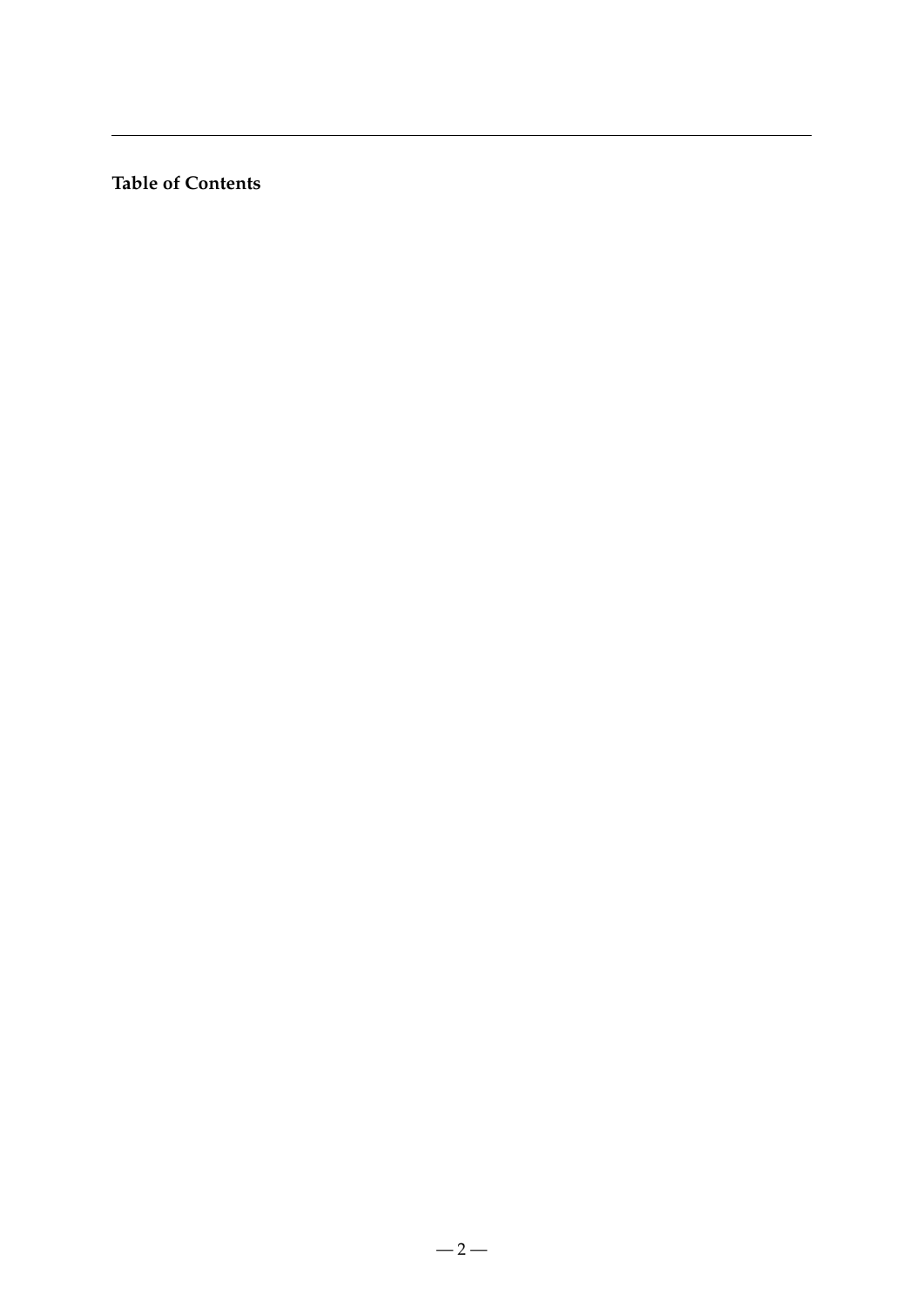# **Contents**

| 1 Practical Information            | 5  |
|------------------------------------|----|
| 2 Your Teacher                     | 7  |
| 3 The Program Quantitative Methods | 9  |
|                                    |    |
|                                    |    |
|                                    |    |
| A Levels of Measurement            | 13 |
|                                    |    |
|                                    |    |
|                                    |    |
|                                    |    |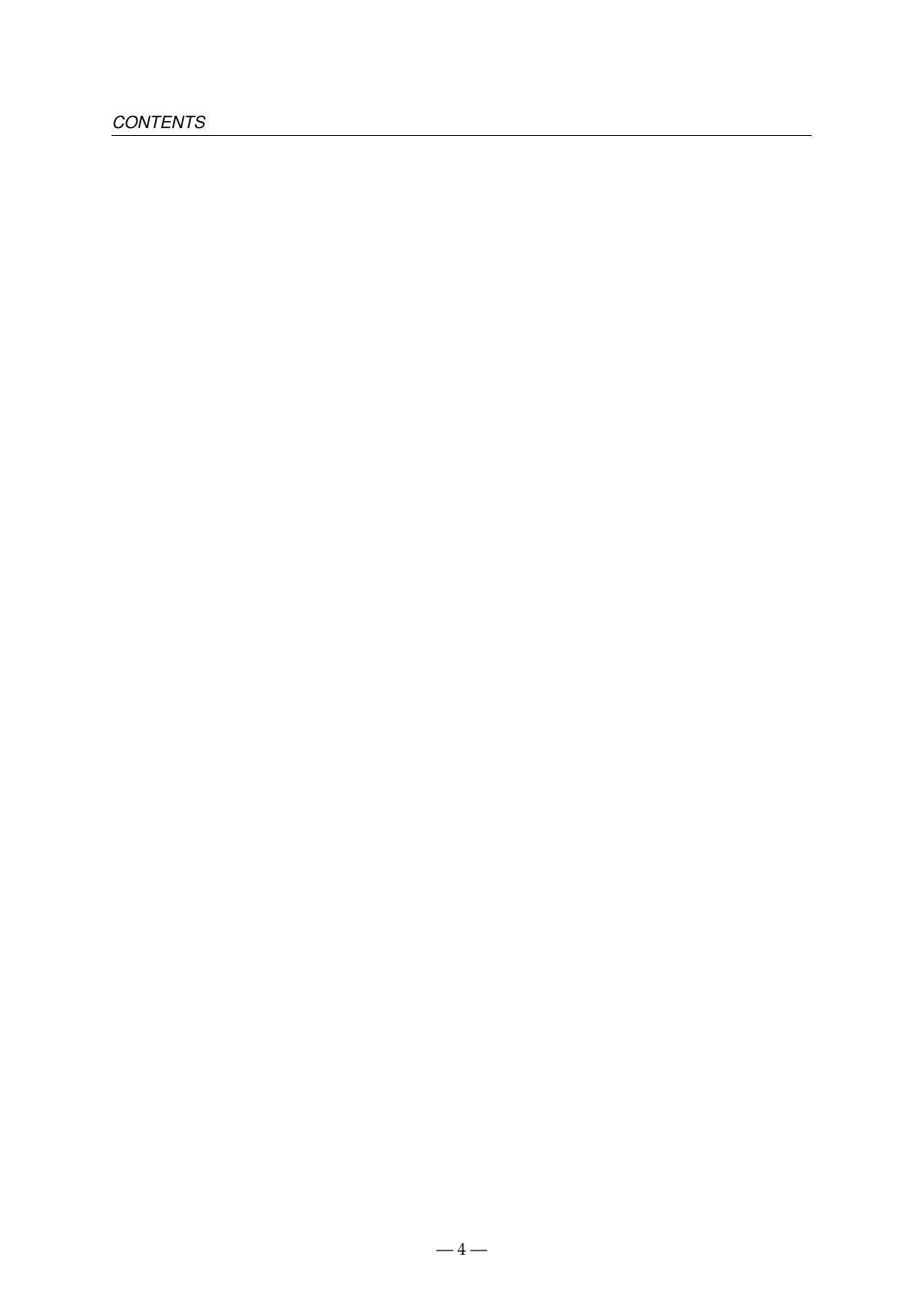## Chapter 1

## Practical Information

#### **Questions?**

*contact*

**Philippe De Brouwer** url: http://www.de-brouwer.com LinkedIn: https://

www.linkedin.com/in/philippedebrouwer email: philippe@de-brouwer.com mobile: +48 790 715 002

#### **Availability of Slides and other materials**

- 1. url: http://www.de-brouwer.com
- 2. select "For Students" and then "Jagiellonian University in Krakow"
- 3. locate your program
- 4. locate the relevant course and download your materials

#### Materials from "the Big R-Book":

- 1. videos and code: http://www.de-brouwer.com/publications/r-book/ index.html
- 2. code and slides: http://www.de-brouwer.com/publications/r-book/ 18901229-for-teachers.html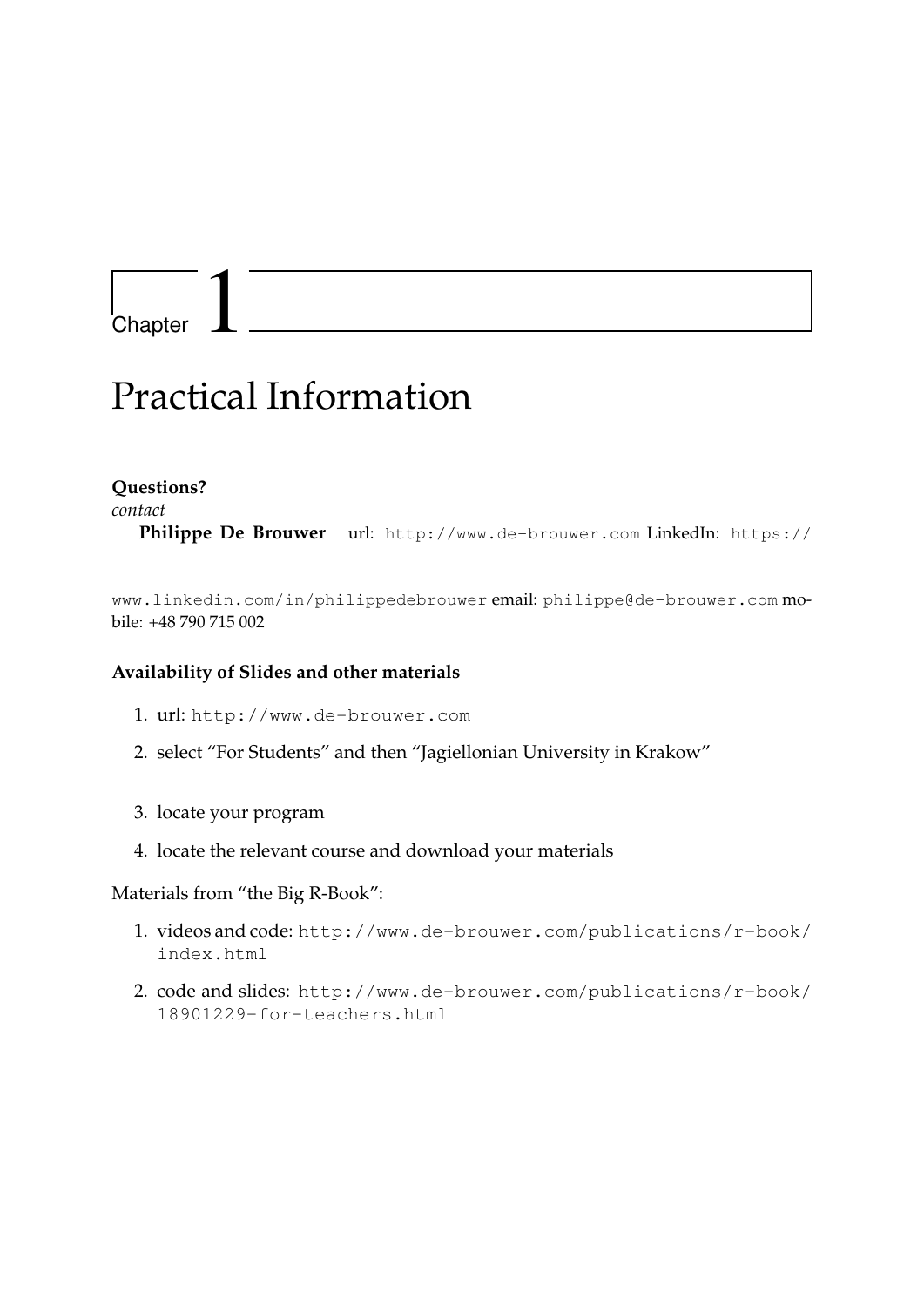CHAPTER 1. PRACTICAL INFORMATION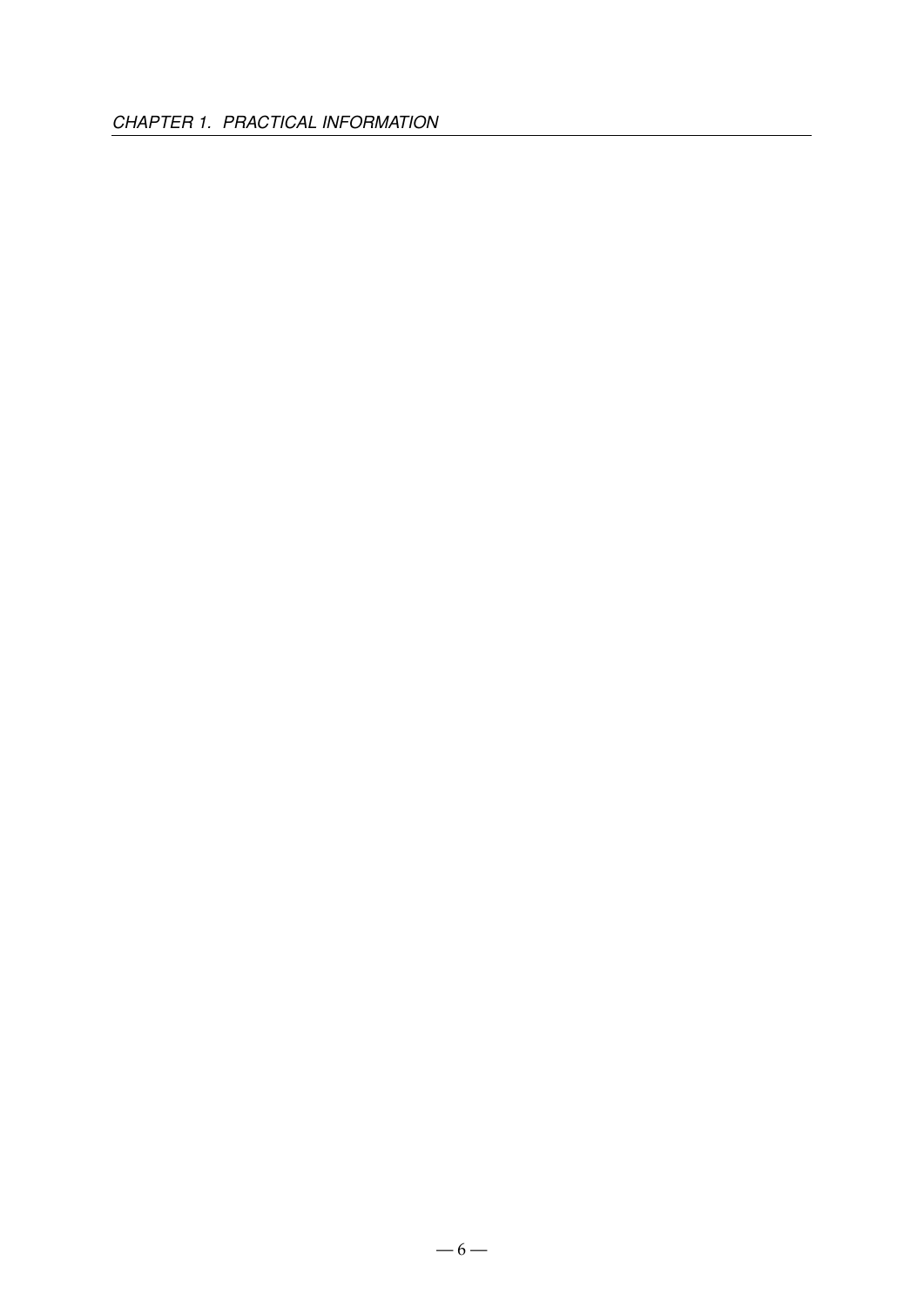# **Chapter**

### Your Teacher

#### **About Philippe J.S. De Brouwer**

Dr. Philippe De Brouwer studied theoretical physics and later acquired a second Master –Business Engineer– while working full time. Finishing this Master he solved the "fallacy of large numbers puzzle" that was formulated by P.A. Samuelson 38 years earlier. In this Ph.D. he successfully challenged the assumptions of the Noble price winning "Mean Variance Theory" of H. Markovitz that dominated our thinking about suitability of investments for more than 60 years.

In the start of his career he moved from insurance to banking focusing and from IT to asset management. For Fortis (BNP) he helped the young investment management company grow, stood at the cradle of one of the first capital guaranteed funds and got promoted to director in 2000. In 2002 he moved to KBC where he merged 4 companies and became CEO of the merged entity in 2005. Under his direction the company climbed from number 11 to number 5 on the market. In the aftermath of the crisis he helped creating a new investment management company for KBC in Ireland that soon accommodated the management of ca. 1000 investment funds and had about 24 Bln Euro under management. In 2012 he widened his scope to financial risk management and specializing in statistics, analytics, data and numerical methods. In 2015 Philippe was head of Analytics Development for the Royal Bank of Scotland Group and is now director at HSBC and oversees the Independent Model Review Centre of Excellence.

Philippe also found a passion in coaching on team leadership and teamwork as well as teaching (mainly for Vlerick Business School and the University of Warsaw).

#### **Who are you**

#### **Question**

Who are you? What do you expect from this program? What do you want from this program? What should we focus on?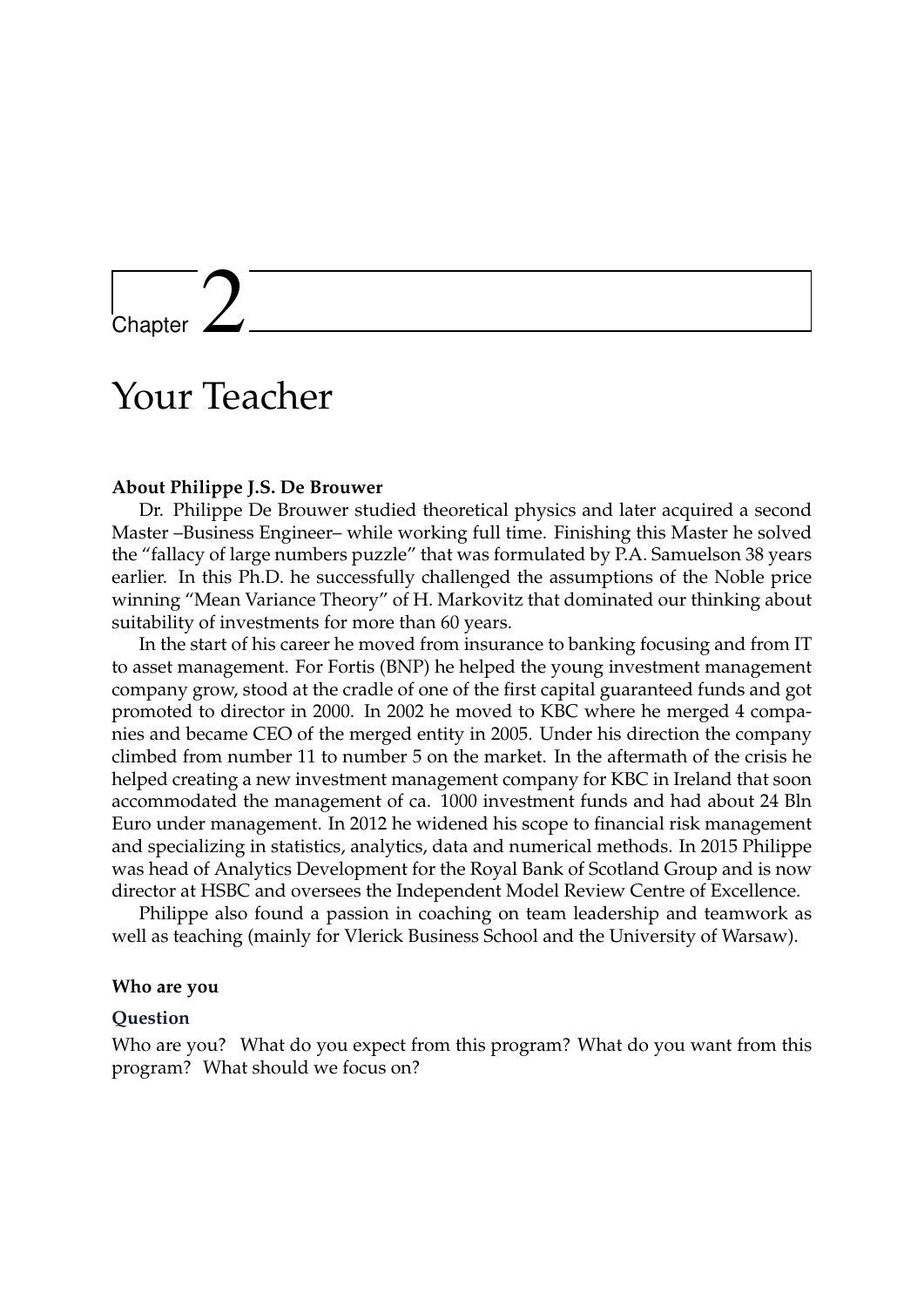CHAPTER 2. YOUR TEACHER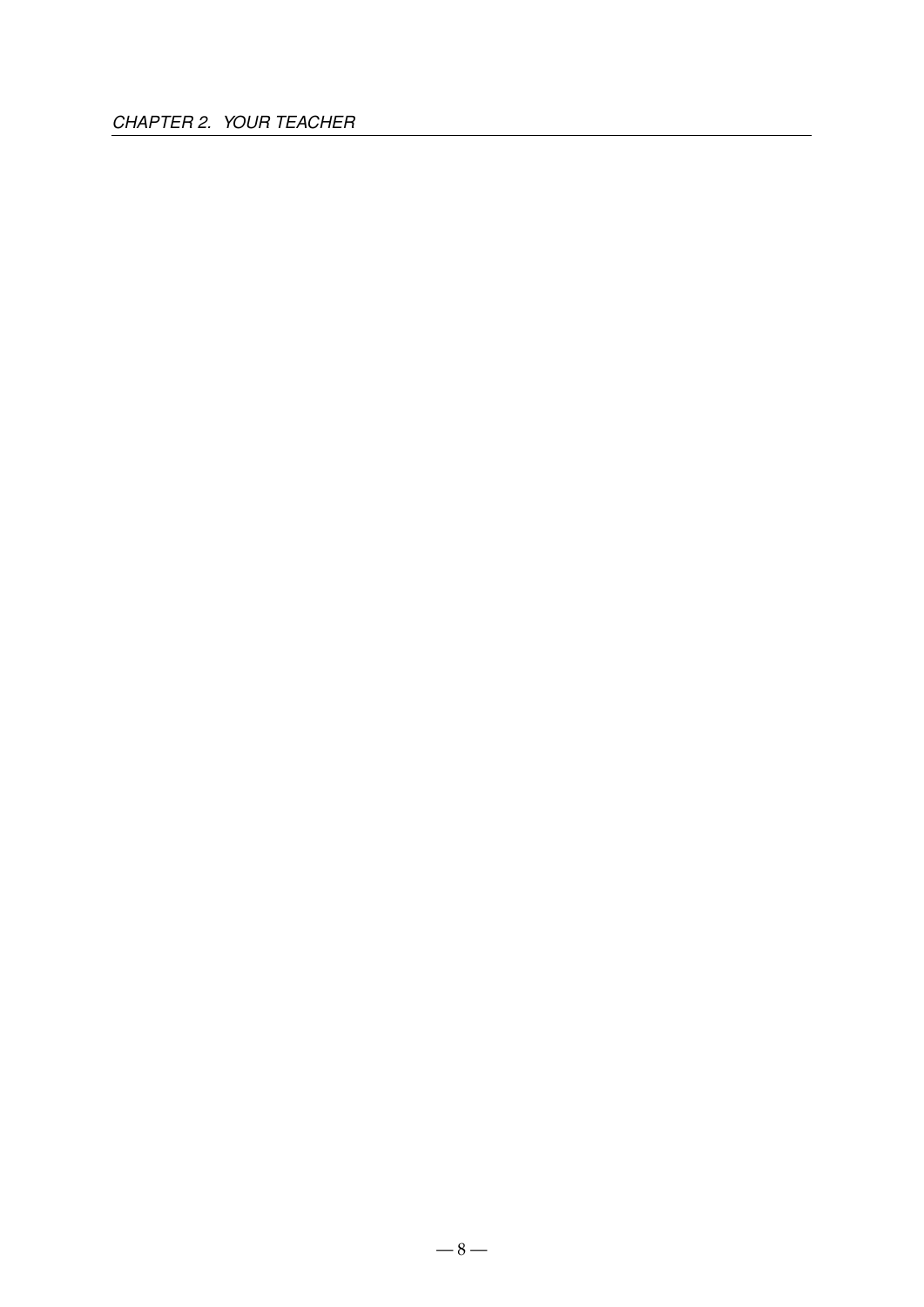# Chapter  $3$

# The Program Quantitative Methods

### **3.1 Objectives**

#### **Objectives of the program**

|            | the basics of statistics and data manipulation |
|------------|------------------------------------------------|
|            |                                                |
| know       | at least one analytical tool (R)               |
|            |                                                |
| understand | the importance of data in decision making      |
|            |                                                |
| understand | uses and limits of various methods             |
|            |                                                |
| apply      | understand limits of models                    |
|            |                                                |
| apply      | make informed decisions                        |
|            |                                                |
| apply      | write a technical paper                        |
|            |                                                |
|            | write a presentation and present it            |

### **3.2 The content of the program**

#### **The content of the program**

1. (optional) Getting started with R and its use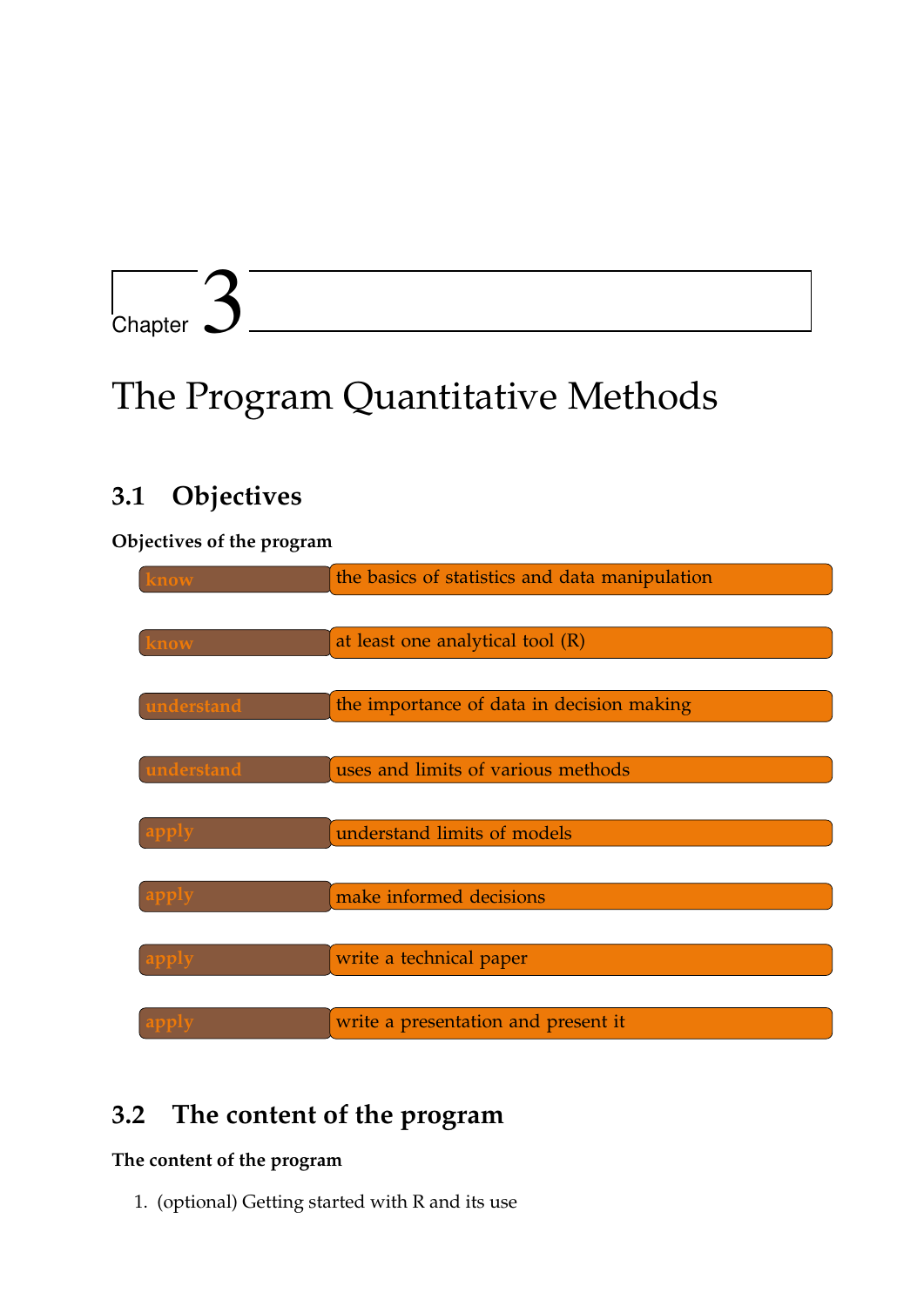- 2. Importing data
- 3. SQL Databases and importing data in R
- 4. Data wrangling (preparing data to build a model)
- 5. Building powerful models (linear regressions, generalised linear regression, nonlinear regression, decision tree, random forest, SVN, neural network, etc.) and model validation (cross validation)
- 6. (optional) Introduction to companies, financial markets, and market data
- 7. Automating presentations, documents, etc.
- 8. (optional) Big Data
- 9. (optional) Code performance (speeding up R)

#### **The Big R-Book**

*From data science to learning machines and big data* See: http://www.de-brouwer.com/publications/r-book/ Slides will be made available De Brouwer (2020)

#### **Grading of the course**

- 25% presence and collaboration in classroom (including in-class assignments)
- 75% selected assignment (details see Chapter *Assigments*, page 10)

### **3.3 Assignments**

#### **Assignment**

#### **Definition 1 .:. the assignement .:.**

Students are expected to gather data, analyse it and report the results in

- 1. a paper (between 5 and 50 pages)
- 2. a presentation (life in the classroom)

the last session in a presentation.

During the last lesson each project can be presented in a "10 minutes elevator pitch" + 10 minutes questions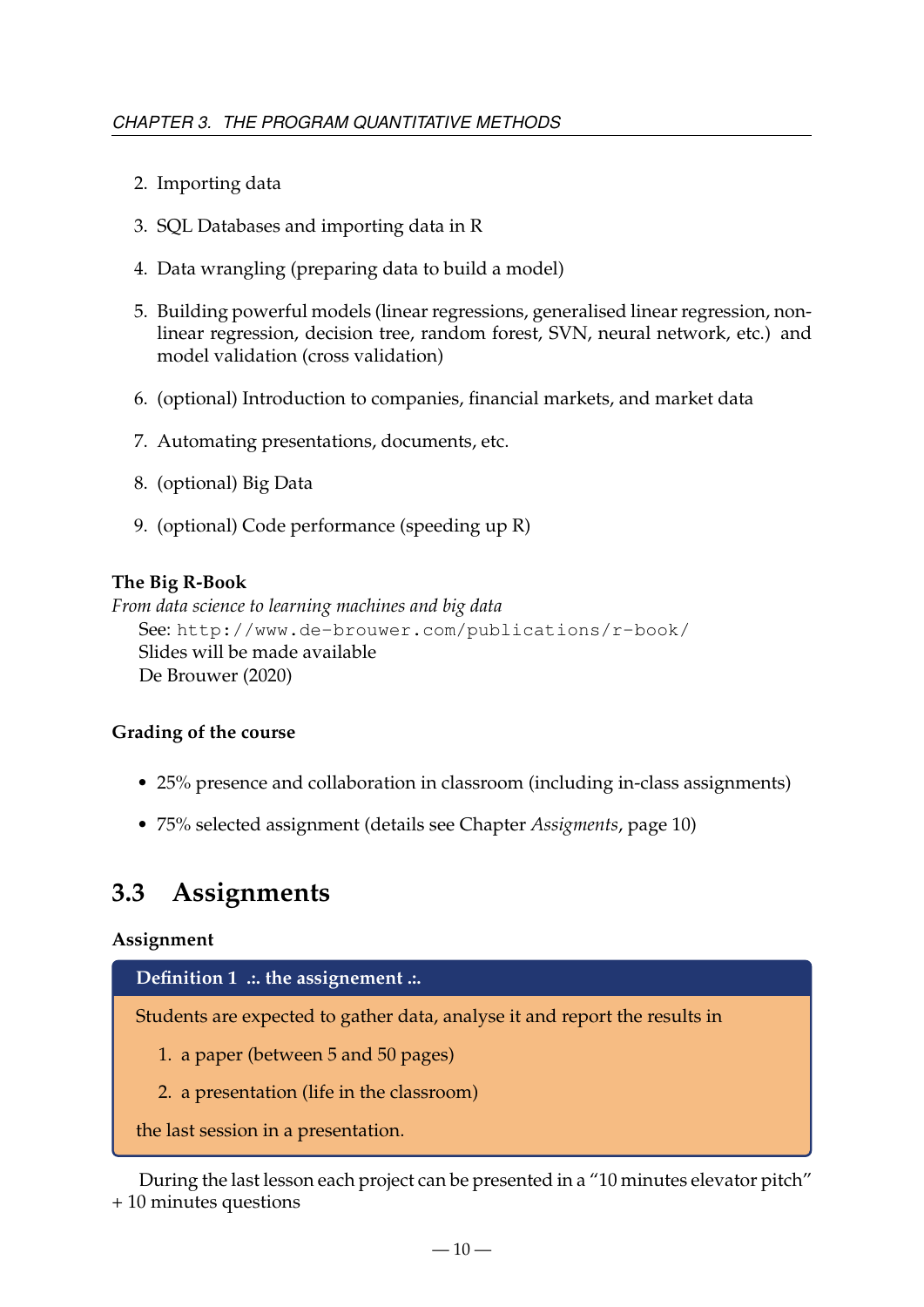#### **The Grading of the assignement**

- 20% for the idea and conclusions
- 40% for the written materials (paper and/or slides)
- 40% for the presentation itself (quality of slides if used + oratorical qualities)

The assignments are individual works (but collaboration is allowed).

#### **Ideas for the content of the Assignment**

- 1. start from the template that will be provided
- 2. solve a problem by using data and rely on one or more of the methods studied (eg. regression, MCDA), etc.
- 3. use one of the ideas on the following slides.

#### **3.3.1 Bring your own data**

#### **Assignment**

#### **Question**

Consider your company or business, identify a problem worth solving, get the data and present a solution.

#### **3.3.2 Crimes in the USA**

#### **Assignment**

*Crime Data*

#### **Question**

Based on the data-set UScrime (in the package MASS), what would you recommend to reduce crime? Write also about the limitations of your findings.

Variant: find your own data.

#### **3.3.3 Market data**

**Assignment** *Market Data*

#### **Question**

Find data relating to financial markets, calculate Value at Risk and Expected Shortfall.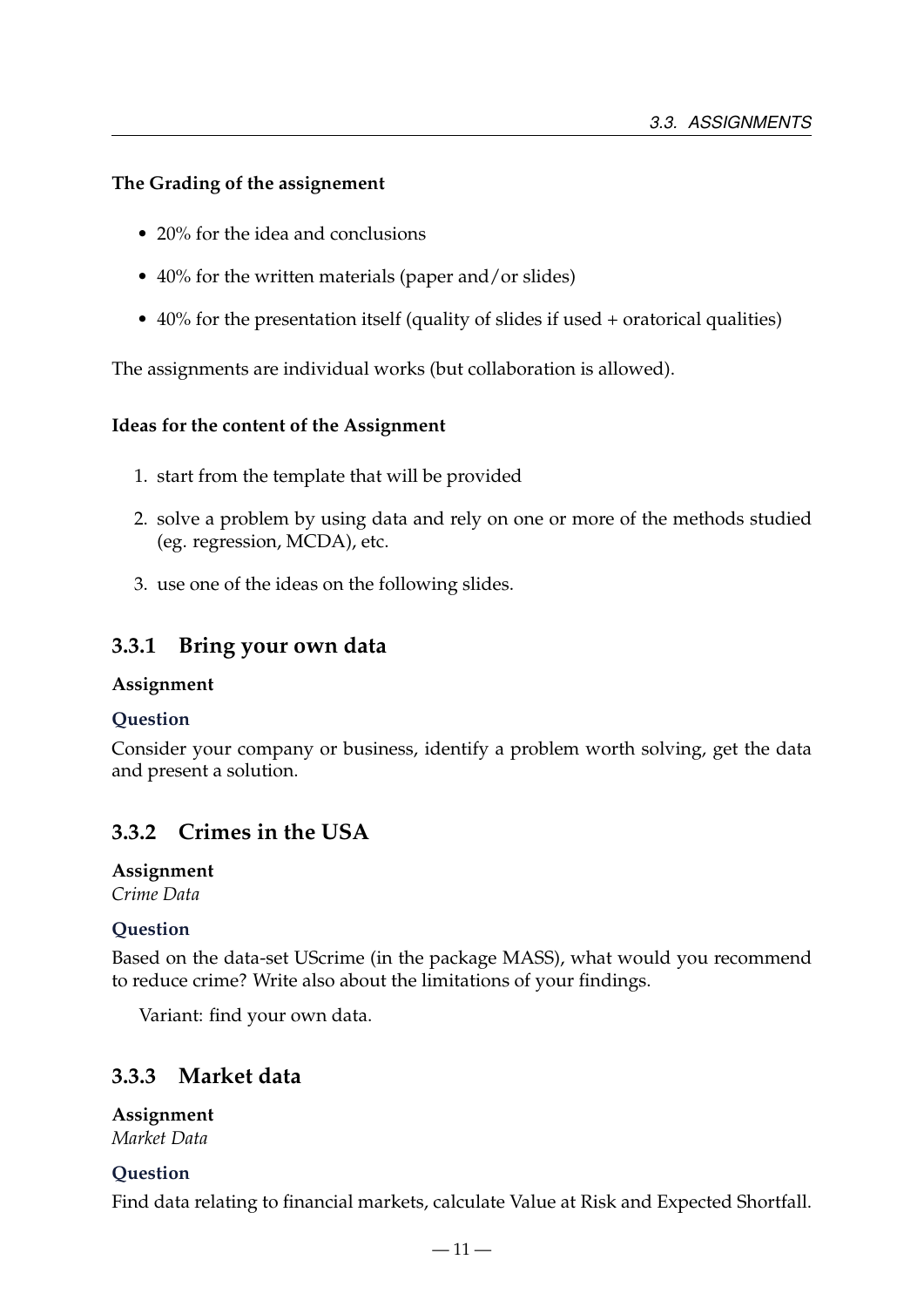### **3.3.4 What influences the GDP-growth?**

#### **Assignment**

#### **Question**

Find out what governments should focus on in order to improve the GDP per capita, using public data.

Suggestions:

- 1. use https://data.oecd.org to download data,
- 2. think of a simple method to make it work (correlate the result to the chosen indicators N-years in the past (better still, use averages, etc.)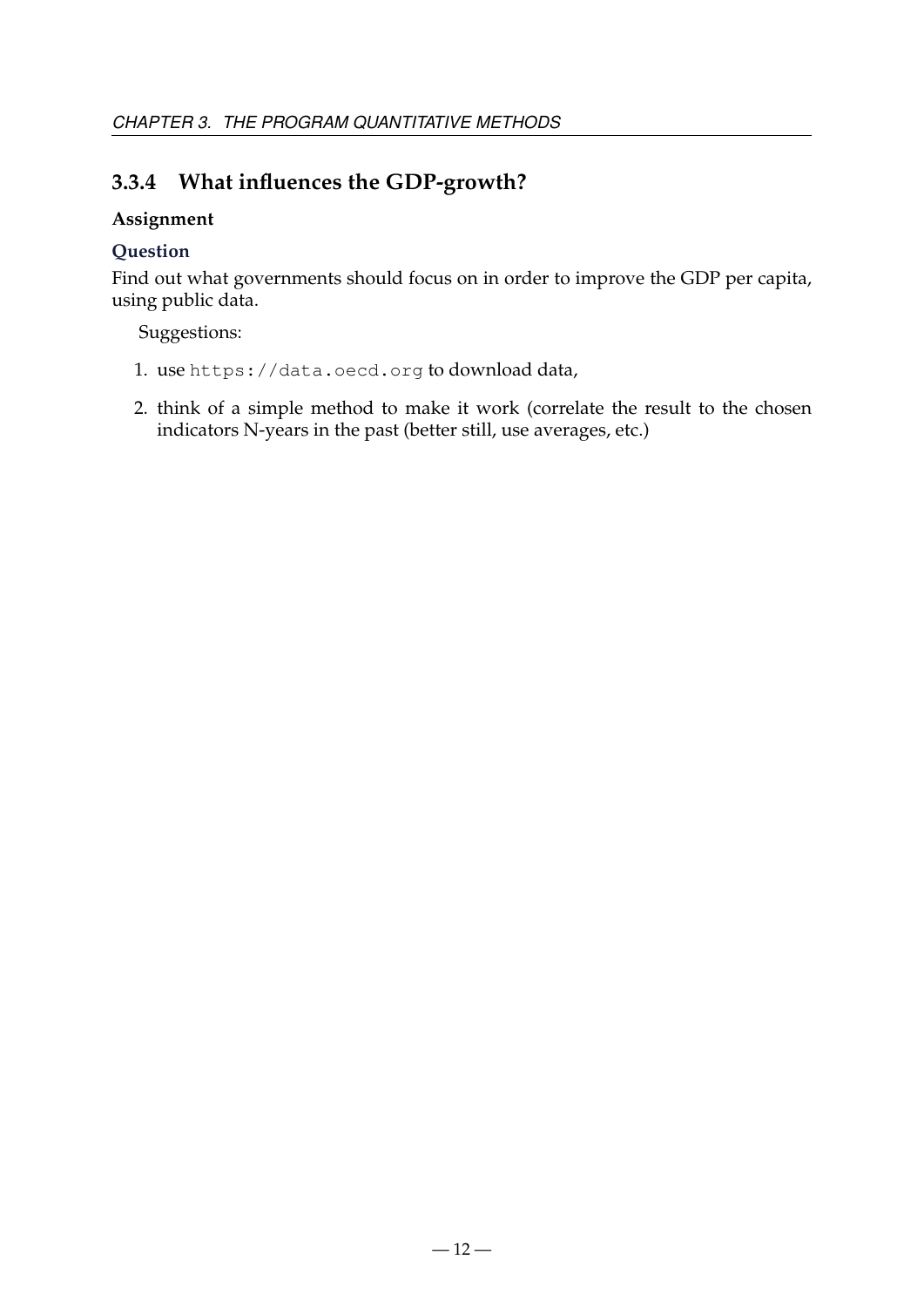# AppendixA

## Levels of Measurement

#### **Levels of Measurement**

*Introduction*

It is customary to refer to the theory of scales as having been developed by Stevens (1946). In that paper he argues that all measurement is done by assuming a certain scale type. He distinguished four different types of scale: nominal, ordinal, interval, and ratio scales.

### **A.1 Nominal Scale**

#### **Nominal Scale**

The nominal scale is the simplest form of classification. It simply contains labels that do not even assume an order. Examples include asset classes, first names, countries, days of the month, weekdays, etc. It is not possible to use statistics such as average or median, and the only thing that can be measured is which label occurs the most (modus of mode).

| <b>Scale Type</b>                | Nominal                                      |
|----------------------------------|----------------------------------------------|
| Characterization                 | labels (e.g. asset classes, stock exchanges) |
| <b>Permissible Statistics</b>    | mode (not median or average), chi-square     |
| Permissible Scale Transformation | equality                                     |
| Structure                        | unordered set                                |

#### *Table A.1: Characterization of the Nominal Scale of Measurement.*

Note that it is possible to use numbers as labels, but that this is very misleading. When using an nominal scale, none of the traditional metrics (such as averages) can be used.

### **A.2 Ordinal Scale**

**Ordinal Scale**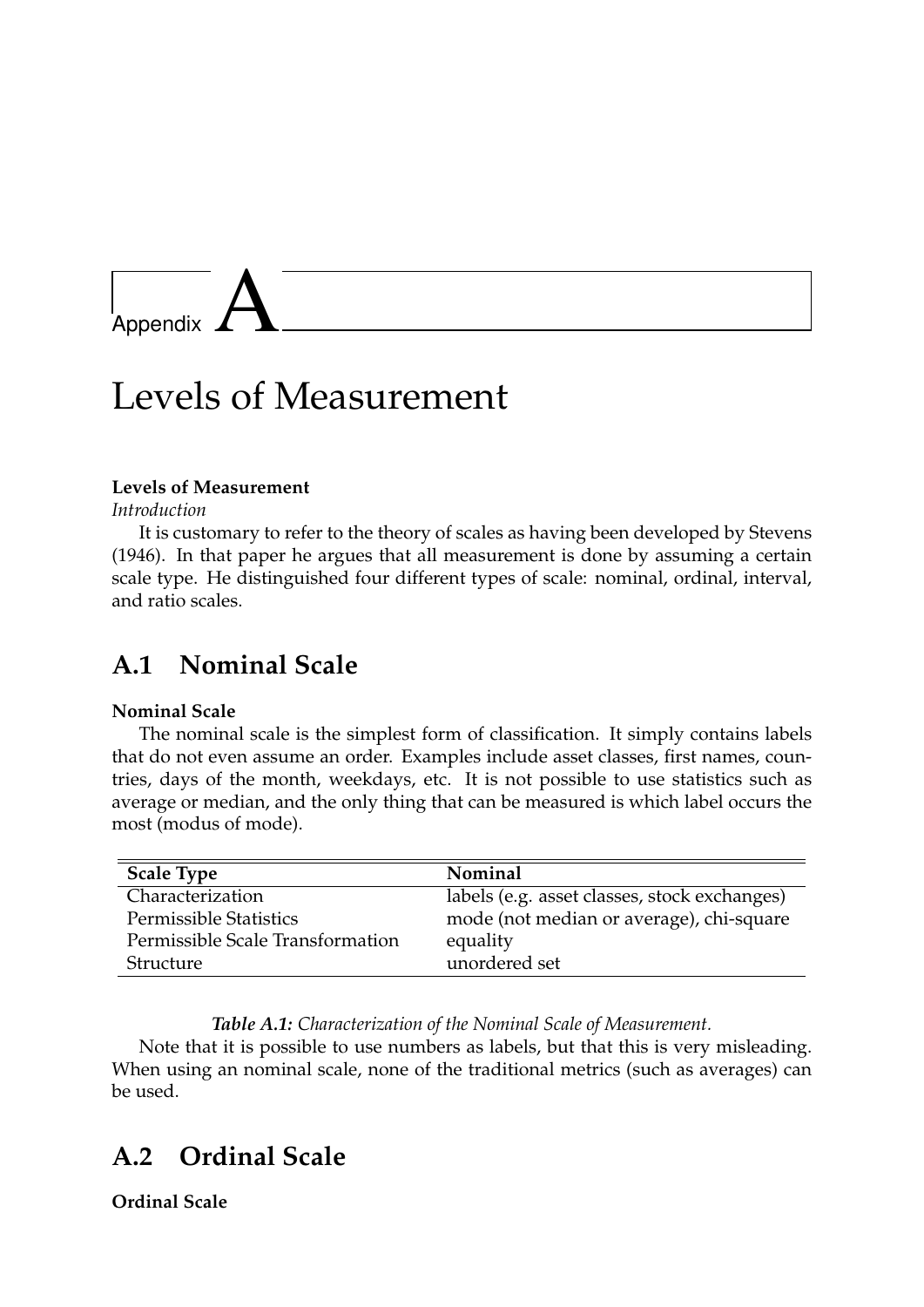#### *APPENDIX A. LEVELS OF MEASUREMENT*

This scale type assumes a certain order. An example is a set of labels such as very safe, moderate, risky, very risky. Bond rating such as AAA, BB+, etc. also are ordinal scales: they indicate a certain order, but there is no way to determine if the distance between, say, AAA and AA- is similar to the distance between BBB and BB-. It may make sense to talk about a median, but it does not make any sense to calculate an average (as is sometimes done in the industry and even in regulations)

| <b>Scale Type</b>                | <b>Ordinal Scale</b>                       |
|----------------------------------|--------------------------------------------|
| Characterization                 | ranked labels (e.g. ratings for bonds from |
|                                  | rating agencies)                           |
| <b>Permissible Statistics</b>    | median, percentile                         |
| Permissible Scale Transformation | order                                      |
| Structure                        | (strictly) ordered set                     |

*Table A.2: Characterization of the Ordinal Scale of Measurement.*

Ordinal labels can be replaced by others if the strict order is conserved (by a strict increasing or decreasing function). For example AAA, AA-, and BBB+ can be replaced by 1, 2 and, 3 or even by -501, -500, and 500,000. The information content is the same, the average will have no meaningful interpretation.

### **A.3 Interval Scale**

#### **Interval Scale**

This scale can be used for many quantifiable variables: temperature (in degrees Celsius). In this case, the difference between 1 and 2 degrees is the same as the difference between 100 and 101 degrees, and the average has a meaningful interpretation. Note that the zero point has only an arbitrary meaning, just like using a number for an ordinal scale: it can be used as a name, but it is only a name.

| <b>Scale Type</b>                | <b>Interval Scale</b>                      |
|----------------------------------|--------------------------------------------|
| Characterization                 | difference between labels is meaningful    |
|                                  | (e.g. the Celsius scale for temperature)   |
| <b>Permissible Statistics</b>    | mean, standard deviation, correlation, re- |
|                                  | gression, analysis of variance             |
| Permissible Scale Transformation | affine                                     |
| Structure                        | affine line                                |

#### *Table A.3: Characterization of the Interval Scale of Measurement.*

Rescaling is possible and remains meaningful. For example, a conversion from Celsius to Fahrenheit is possible via the following formula,  $T_f = \frac{9}{5}$  $\frac{9}{5}T_c + 32$ , with  $T_c$  the temperature in Celsius and  $T_f$  the temperature in Fahrenheit.

An affine transformation is a linear transformation of the form  $y = A.x + b$ . In Euclidean space an affine transformation will preserve collinearity (so that lines that lie on a line remain on a line) and ratios of distances along a line (for distinct collinear points  $p_1, p_2, p_3$ , the ratio  $||p_2 - p_1||/||p_3 - p_2||$  is preserved).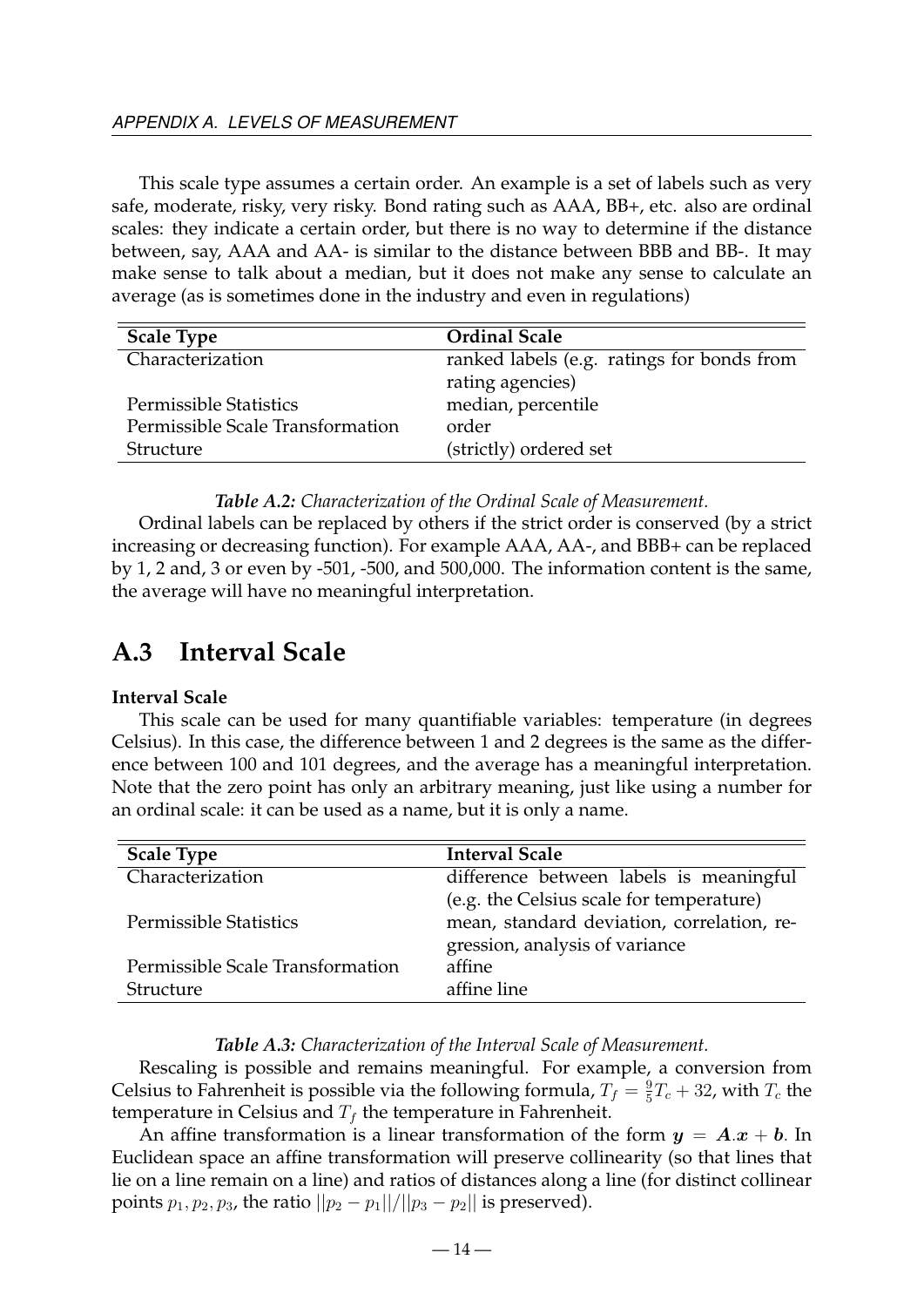In general, an affine transformation is composed of linear transformations (rotation, scaling and/or shear) and a translation (or "shift"). An affine transformation is an internal operation and several linear transformations can be combined into one transformation.

### **A.4 Ratio Scale**

#### **Ratio Scale**

Using the Kelvin scale for temperature allows us to use a ratio scale: here not only the distances between the degrees but also the zero point is meaningful. Among the many examples are profit, loss, value, price, etc. Also a coherent risk measure is a ratio scale, because of the property translational invariance implies the existence of a true zero point.

| <b>Scale Type</b>                | <b>Ratio Scale</b>                                                             |
|----------------------------------|--------------------------------------------------------------------------------|
| Characterization                 | a true zero point exists (e.g. VAR, VaR, ES)                                   |
| <b>Permissible Statistics</b>    | geometric mean, harmonic mean, coeffi-<br>cient of variation, logarithms, etc. |
| Permissible Scale Transformation | multiplication                                                                 |
| Structure                        | field                                                                          |

*Table A.4: Characterization of the Ratio Scale of Measurement.*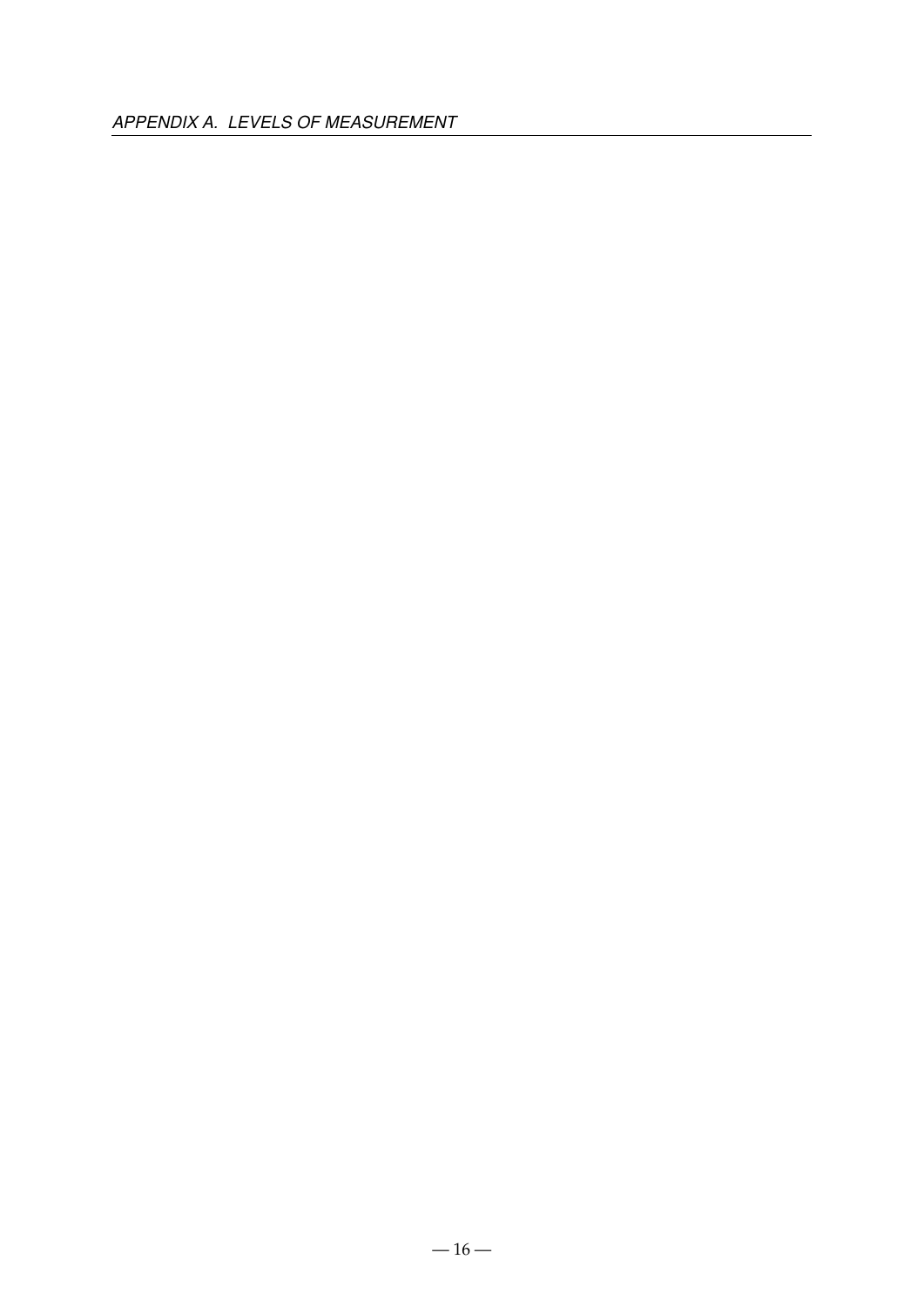# Bibliography

- De Brouwer, P. J. (2020). *The Big R-Book: From Data Science to Learning Machines and Big Data*. New York: John Wiley & Sons, Ltd.
- De Brouwer, P. J. S. (2012). *Maslowian Portfolio Theory, a Coherent Approach to Strategic Asset Allocation*. Brussels: VUBPress.
- Stevens, S. S. (1946). On the theory of scales of measurement. *Science 103*(2684), 677– 680.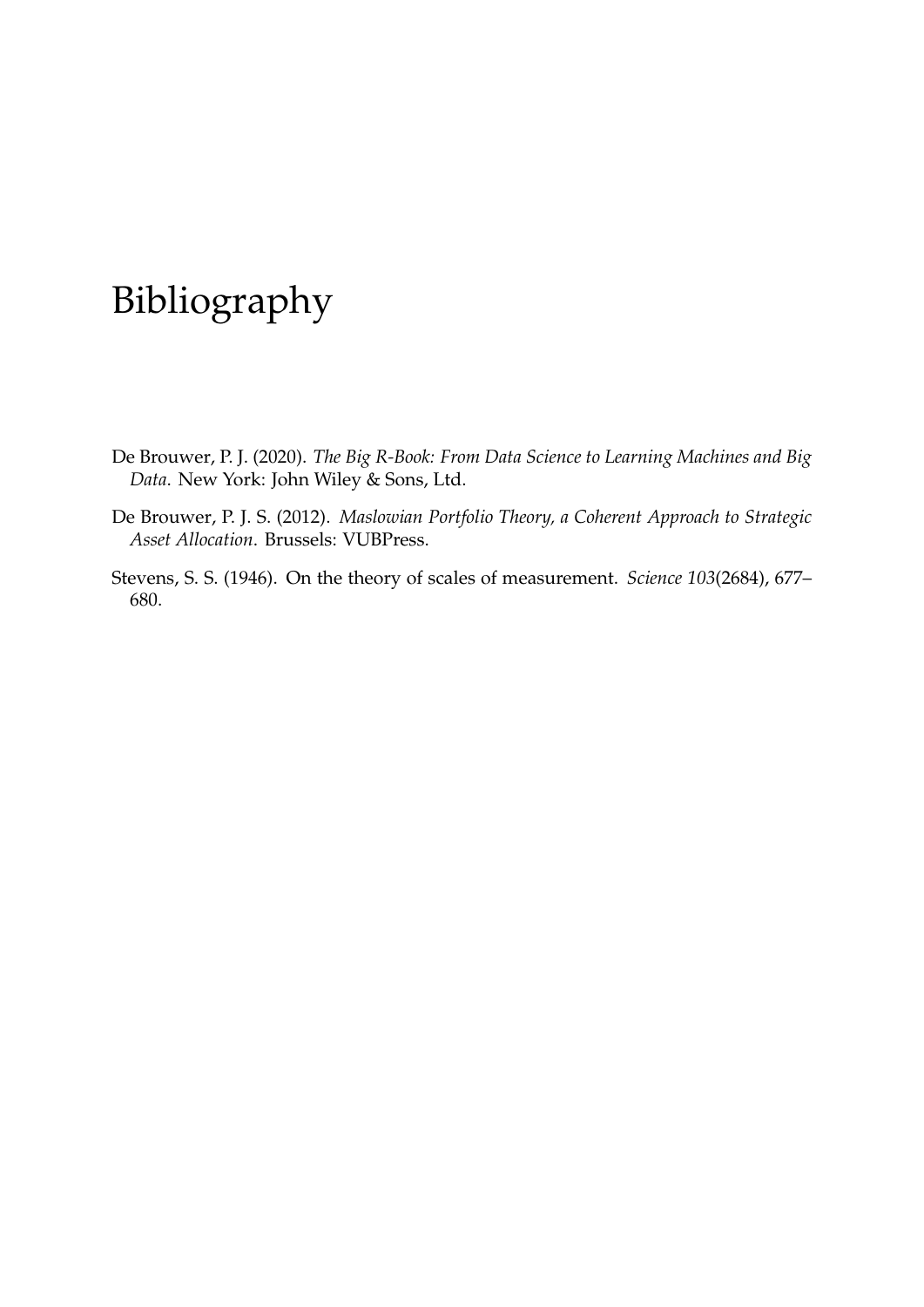**BIBLIOGRAPHY**